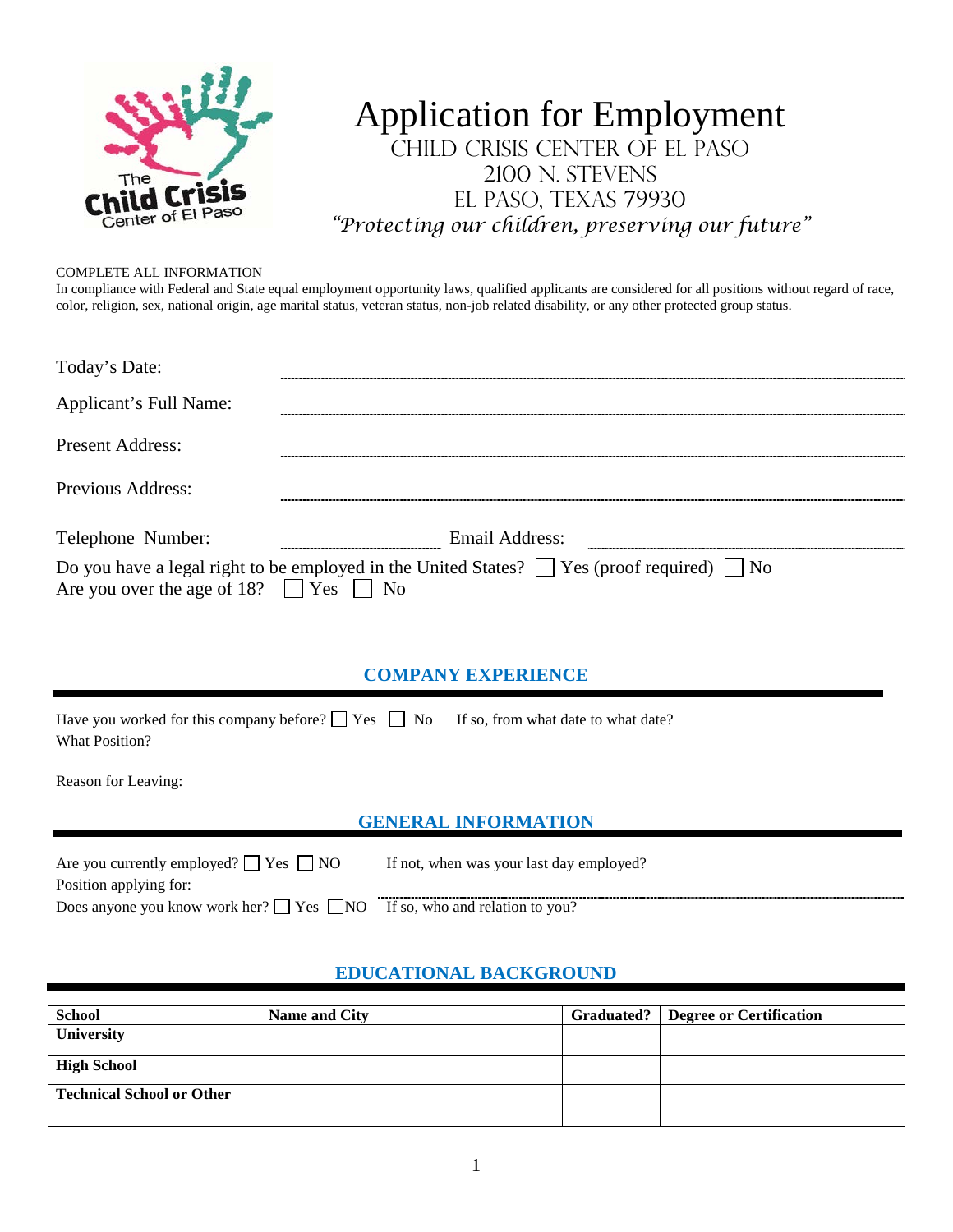## **PROFESSIONAL REFERENCES**

| <b>NAME</b>         |             |              | <b>YEARS KNOWN   RELATIONSHIP AND TITLE</b> |
|---------------------|-------------|--------------|---------------------------------------------|
|                     |             |              |                                             |
| <b>COMPANY</b>      |             |              |                                             |
|                     |             |              |                                             |
| <b>WORK ADDRESS</b> | <b>CITY</b> | <b>STATE</b> | <b>WORK PHONE</b>                           |
|                     |             |              |                                             |

| <b>NAME</b>         |             |              | YEARS KNOWN   RELATIONSHIP AND TITLE |
|---------------------|-------------|--------------|--------------------------------------|
|                     |             |              |                                      |
| <b>COMPANY</b>      |             |              |                                      |
|                     |             |              |                                      |
| <b>WORK ADDRESS</b> | <b>CITY</b> | <b>STATE</b> | <b>WORK PHONE</b>                    |
|                     |             |              |                                      |

| <b>NAME</b>         |      |              | <b>YEARS KNOWN   RELATIONSHIP AND TITLE</b> |
|---------------------|------|--------------|---------------------------------------------|
|                     |      |              |                                             |
| <b>COMPANY</b>      |      |              |                                             |
|                     |      |              |                                             |
| <b>WORK ADDRESS</b> | CITY | <b>STATE</b> | <b>WORK PHONE</b>                           |
|                     |      |              |                                             |

#### **LIST THE 4 RECENT EMPLOYMENTS BEGINNING WITH MOST RECENT PLEASE USE ADDITIONAL PAPER IF NEEDED OR ATTACH A FULL RESUME**

| <b>COMPANY NAME</b>                                                       |                               | <b>FROM</b>                   | <b>TO</b> | <b>POSITION(S) HELD</b>            |
|---------------------------------------------------------------------------|-------------------------------|-------------------------------|-----------|------------------------------------|
|                                                                           |                               |                               |           |                                    |
|                                                                           |                               |                               |           |                                    |
| <b>ADDRESS, CITY, STATE, ZIP</b>                                          |                               |                               |           | <b>DUTIES AND RESPONSIBILITIES</b> |
|                                                                           |                               |                               |           |                                    |
| PHONE NO.                                                                 |                               |                               |           |                                    |
|                                                                           |                               |                               |           |                                    |
| <b>TYPE OF BUSINESS</b>                                                   |                               |                               |           |                                    |
|                                                                           |                               | CAN WE CONTACT YOUR EMPLOYER: |           |                                    |
|                                                                           |                               | <b>YES</b>                    | ] NO      |                                    |
| <b>STARTING WAGES</b>                                                     | <b>ENDING WAGES</b>           | <b>REASON FOR LEAVING</b>     |           |                                    |
|                                                                           |                               |                               |           |                                    |
| $HOURLY \t\t\t\t\t\t\t\t\t\t\t\t\t\t\t\t\t\t\t\t\t\t\t\t\t\t\t\t\t\tYEAR$ | $\sqcap$ hourly $\sqcap$ year |                               |           |                                    |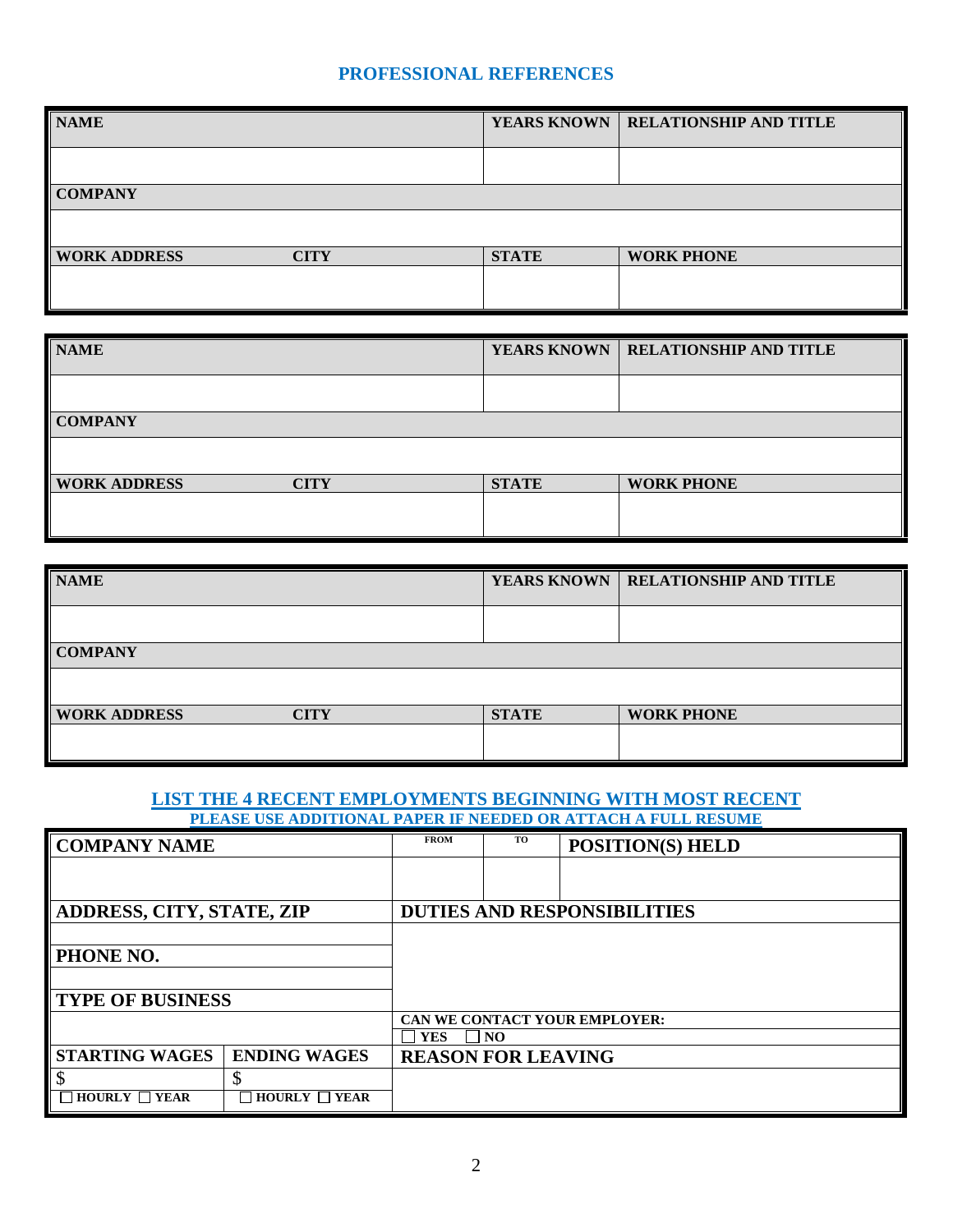| <b>COMPANY NAME</b>              |                         | <b>FROM</b>               | TO  | <b>POSITION(S) HELD</b>            |
|----------------------------------|-------------------------|---------------------------|-----|------------------------------------|
|                                  |                         |                           |     |                                    |
|                                  |                         |                           |     |                                    |
| <b>ADDRESS, CITY, STATE, ZIP</b> |                         |                           |     | <b>DUTIES AND RESPONSIBILITIES</b> |
|                                  |                         |                           |     |                                    |
| <b>PHONE NO.</b>                 |                         |                           |     |                                    |
|                                  |                         |                           |     |                                    |
| <b>TYPE OF BUSINESS</b>          |                         |                           |     |                                    |
|                                  |                         |                           |     | CAN WE CONTACT YOUR EMPLOYER:      |
|                                  |                         | <b>YES</b>                | NO. |                                    |
| <b>STARTING WAGES</b>            | <b>ENDING WAGES</b>     | <b>REASON FOR LEAVING</b> |     |                                    |
|                                  |                         |                           |     |                                    |
| $\Box$ HOURLY $\Box$ YEAR        | HOURLY $\Box$ YEAR<br>П |                           |     |                                    |

| <b>COMPANY NAME</b>                                       | <b>FROM</b>               | <b>TO</b> | <b>POSITION(S) HELD</b>            |
|-----------------------------------------------------------|---------------------------|-----------|------------------------------------|
|                                                           |                           |           |                                    |
|                                                           |                           |           |                                    |
| <b>ADDRESS, CITY, STATE, ZIP</b>                          |                           |           | <b>DUTIES AND RESPONSIBILITIES</b> |
|                                                           |                           |           |                                    |
| PHONE NO.                                                 |                           |           |                                    |
|                                                           |                           |           |                                    |
| <b>TYPE OF BUSINESS</b>                                   |                           |           |                                    |
|                                                           |                           |           | CAN WE CONTACT YOUR EMPLOYER:      |
|                                                           | <b>YES</b>                | NO.       |                                    |
| <b>STARTING WAGES</b><br><b>ENDING WAGES</b>              | <b>REASON FOR LEAVING</b> |           |                                    |
| \$<br>D                                                   |                           |           |                                    |
| $\exists$ HOURLY $\Box$ YEAR<br>$\Box$ HOURLY $\Box$ YEAR |                           |           |                                    |

| <b>COMPANY NAME</b>                                                       |                     | <b>FROM</b>                  | TO | <b>POSITION(S) HELD</b>       |
|---------------------------------------------------------------------------|---------------------|------------------------------|----|-------------------------------|
|                                                                           |                     |                              |    |                               |
|                                                                           |                     |                              |    |                               |
| <b>ADDRESS, CITY, STATE, ZIP</b>                                          |                     |                              |    | DUTIES AND RESPONSIBILITIES   |
|                                                                           |                     |                              |    |                               |
| PHONE NO.                                                                 |                     |                              |    |                               |
|                                                                           |                     |                              |    |                               |
| <b>TYPE OF BUSINESS</b>                                                   |                     |                              |    |                               |
|                                                                           |                     |                              |    | CAN WE CONTACT YOUR EMPLOYER: |
|                                                                           |                     | <b>YES</b><br>$\overline{N}$ |    |                               |
| <b>STARTING WAGES</b>                                                     | <b>ENDING WAGES</b> | <b>REASON FOR LEAVING</b>    |    |                               |
| \$                                                                        | \$                  |                              |    |                               |
| $HOURLY \t\t\t\t\t\t\t\t\t\t\t\t\t\t\t\t\t\t\t\t\t\t\t\t\t\t\t\t\t\tYEAR$ | HOURLY $\Box$ YEAR  |                              |    |                               |